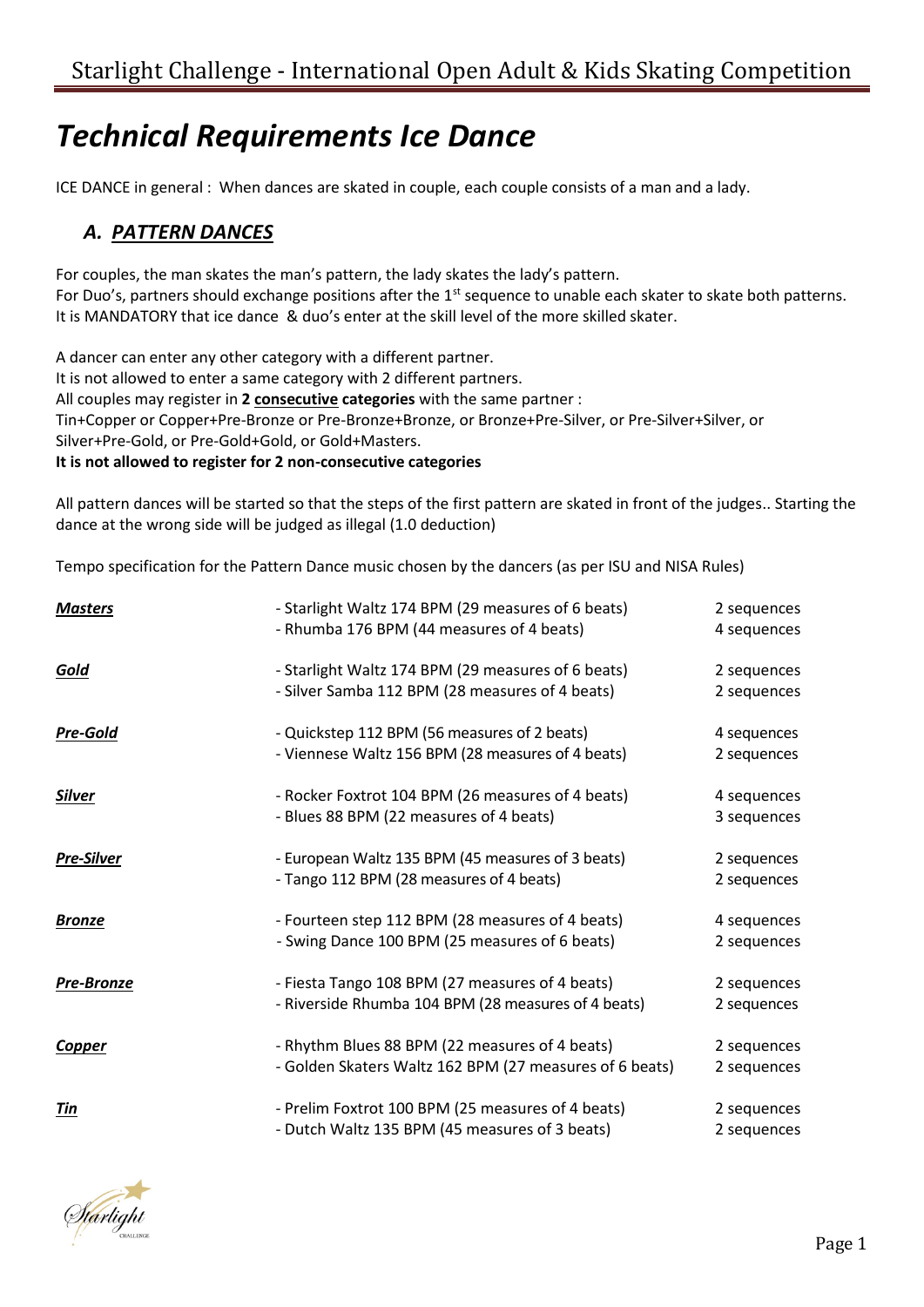## Starlight Challenge - International Open Adult & Kids Skating Competition

Dancers must provide their own music on the following conditions : VOCAL MUSIC MAY BE USED.

- The music and its tempo throughout the required sequences must be constant and chosen in accordance with the required tempo of the Pattern Dance plus or minus 2 beats per minute.
- A violation of tempo specifications will result in a 1.0 point deduction by the Referee.
- Each tune should have the length in time of the corresponding pattern dance, it not it will result in a 1.0 point deduction by the referee.
- Vocal music is allowed.
- The chosen tunes should have a clear and regular beat
- The music MUST reflect the character of the dance
- The 1<sup>st</sup> step of the 1<sup>st</sup> pattern of a dance will be started on the 1<sup>st</sup> strong beat of a musical phrase (Rule 708 paragraph 1.d).
- If a couple for any possible reason hasn't sent any music to skate on, the referee will decide on which tune these skaters will perform.

The Pattern Dances will be judged without Key Points.

After completion of the last step in the Pattern Dance, the couple must reach its final pose within 20 seconds. If this time limit is exceeded, a "program time" deduction according to Rule 353, para 1.n) shall apply.

The points for each Program Component are multiplied by a factor of 0.7 (Rule 353, paragraph 1.m). The Total Score for each dance will be multiplied by a factor of 0.5 (Rule 353, paragraph 1.b). The warm-up duration is three (3) minutes, of which only the two (2) last ones will be with music. Each fall shall receive a deduction of 1.0.

### *B. RHYTHM DANCE*

#### VOCAL MUSIC MAY BE USED.

The maximum time is 2 minutes and 50 seconds +/- 10 seconds, may be less for Silver, Bronze and Pre-Bronze The points for each Program component are multiplied by a factor of 0,8

The warm-up duration is five (5) minutes.

Each fall shall receive a deduction of 1.0

For Master, Gold (Adult) and Silver, for the Season 2021-2022, the Pattern Dance Element for the Rhythm Dance is the Blues.

**Music**: At least two different Rhythms from the following: "Street Dance Rhythms" (such as hip hop, disco, swing, krump, popping, funk, etc), jazz, reggae (reggaeton) and blues. Note: To comply with the ethical values of sports, any music chosen for Ice Dance competitions must not include aggressive and/or offending lyrics. The **Pattern Dance Element, Blues may be skated to any of the announced Rhythms** 

The Tempo of the music throughout the Pattern Dance elements must be constant and in accordance with the required Tempo and character of the chosen Rhythm Patten Dance element: Blues, range 86-90 beats per minute

### *Specifications Gold Rhythm Dance :*

• The description, chart and diagrams of the Pattern Dances are included in the ISU Handbook Ice Dance 2003.

• The concept and choreography must produce the feeling of a unified dance.

• The Pattern Dance elements may be skated anywhere in the Short Dance and should be integrated into the composition of the dance – there should not be the feeling that the rhythms are just put together without thought of how they fit together.

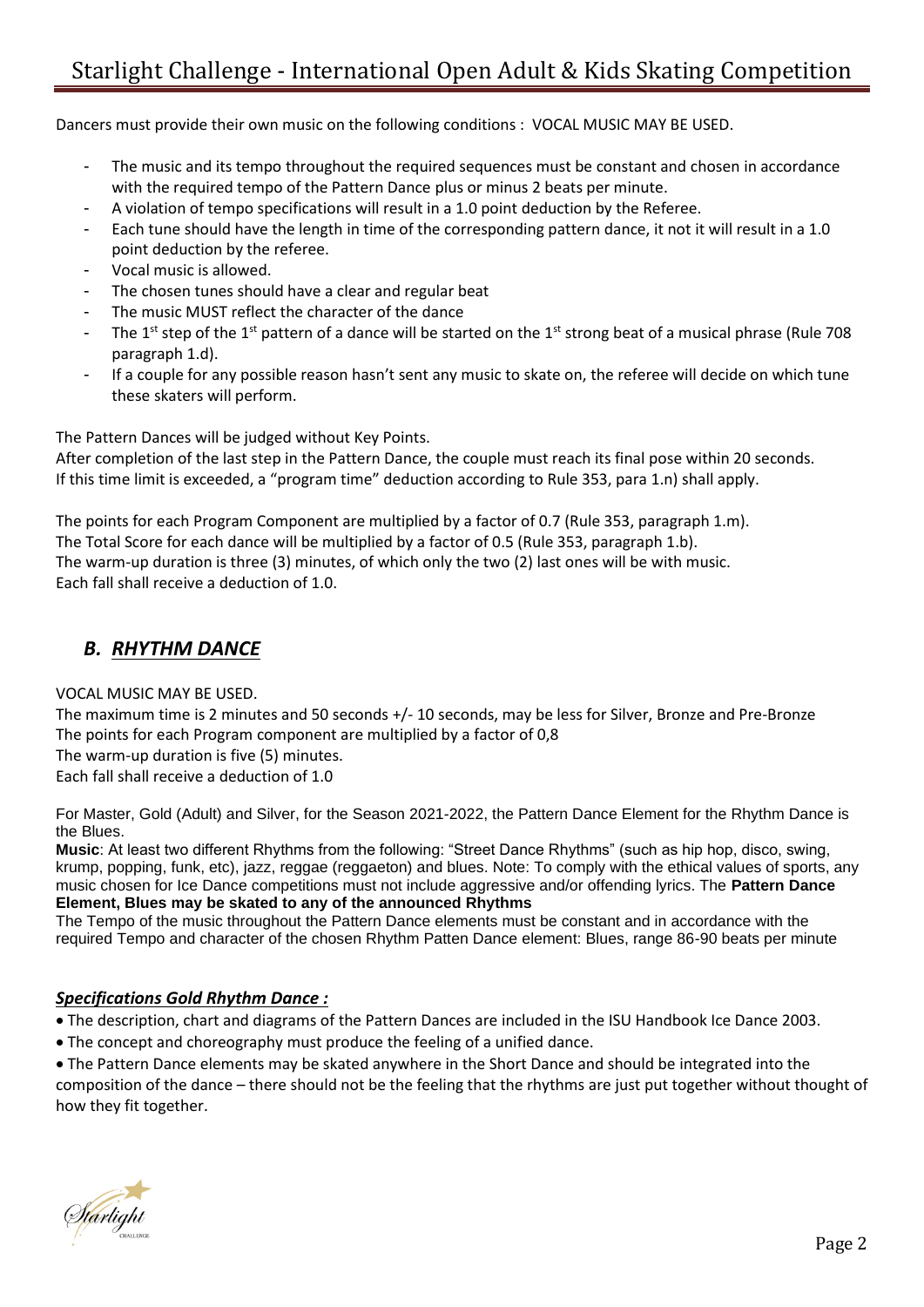Note: as per ISU Communication 1860, paragraph 3, a Pattern Dance Element not started on the required beat must be penalized by Judges. Music for the entire Rhythm Dance (including music for specified Pattern Dance Elements) is provided by the couple.

### *Required Gold Rhythm Dance Elements:*

- Pattern Dance Elements
- One (1) Step Sequence
- Dance Lift
- Sequential Twizzles

**The Pattern Dance Element** must be skated on the Blues rhythm.

• The Tempo of the music throughout the Pattern Dance Element must be constant and in accordance with the required Tempo and character of the Pattern Dance: Blues : i.e. 22 measures of 4 beats or 88 beats per minute, plus or minus 2 beats per minute

• The Pattern Dance Elements must be skated in strict time to the music with the start of the first Step of the Pattern Dance Element on the  $1<sup>st</sup>$  strong beat of a musical phrase.

• Two (2) Sequences of the Blues, either skated one after the other or separately.

Step #1 of each Sequence must be skated on a different side of the ice surface.

The description, chart and diagrams of the Blues Pattern Dance is included in the ISU Handbook Ice Dance 2003. The Blues will be judged with key points.

### **Step Sequence**

One (1) Step Sequence Style B Midline/Diagonal, skated to a different Rhythm than the PDE (Blues). Step sequence can be in hold, side by step or a combination.

**Dance Lift** : Maximum one (1) Short Lift up to 7 seconds

**Transitional Dance Lift** : not more than one (1) Transitional Lift (up to 7 seconds) is permitted, must be performed optionally after the required Dance Lift.

### **Sequential Twizzles**

**Set of Sequential Twizzles.** At least two Twizzles for each partner and MUST NOT be in contact between Twizzles. Up to 1 step between Twizzles (Each push and/or transfer of weight while on two feet between Twizzles is considered as a step)

### *Special requirements :*

• Music

- Music for Rhythm Dance may be vocal and must be suitable for Ice Dance as a sport discipline.
- Music must be selected in accordance with the designated rhythm(s) and/or theme(s), and with the specified tempo when applicable.
- Music with audible rhythmic beat only will be allowed
- Music may be without audible beat up to 10 seconds at beginning only

### *Silver Rhythm Dance (Variation Dance)*

In this category it is expected from the dancer to skate a variation based on a pattern dance. For the Silver level, the pattern dance element is Foxtrot

### *Specifications Silver Variation Dance :*

• The description, chart and diagrams of the Pattern Dances are included in the ISU Handbook Ice Dance 2003.

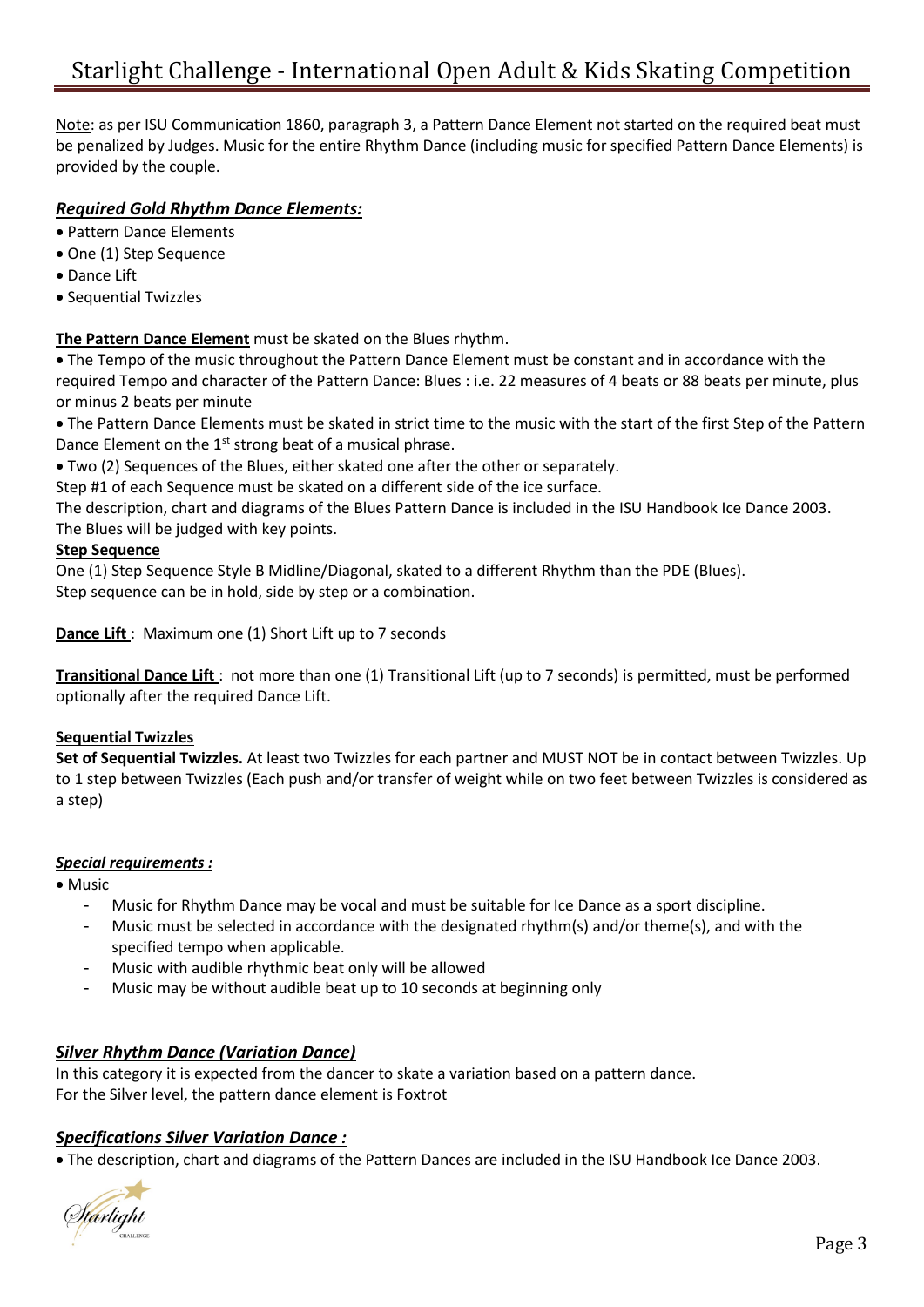## Starlight Challenge - International Open Adult & Kids Skating Competition

- The concept and choreography must produce the feeling of a unified dance.
- The Pattern Dance elements and the vatiation pattern should be skated 2 times:

Note: as per ISU Communication 1860, paragraph 3, a Pattern Dance Element not started on the required beat must be penalized by Judges. Music for the Variation Dance is provided by the couple.

### *Required Silver Variation Dance Elements:*

• Pattern Dance Elements

- Start of the dance with #step 1
- First part of the variation, pattern dance section 1, #step 1 to #step 7
- Second part of the variation, free pattern executed on 36 beats of the music
- Third part of the variation , pattern dance section 2, #step 8 to 14
- The description, chart and diagrams of the Pattern Dances are included in the ISU Handbook Ice Dance 2003. – Timing: The Pattern Dance and Free Pattern Elements must be skated in strict time to the music with the start of

the first Step of each Pattern Dance Element on beat 1 of a musical phrase. Optional elements :

• One (1) Not Touching Midline or Diagonal Step Sequence – maximum level 2

• Dance Lift: not more than one (1) Short Dance Lift – maximum level 2

### **The Variation** must be skated on the Foxtrot Rhythm.

• The Tempo of the music throughout the Variation must be constant and in accordance with the required Tempo and character of the Pattern Dance: Foxtrot: i.e. 25 measures of 4 beats or 100 beats per minute, plus or minus 2 beats per minute

• The Pattern Dance Elements must be skated in strict time to the music with the start of the first Step of the Pattern Dance Element on the 1<sup>st</sup> strong beat of a musical phrase.

• #Step 1 of the Pattern Dance Elements must be skated on judge's left side.

**The Not Touching Step Sequence** can be a Midline Step Sequence OR a Diagonal Step Sequence. It must be skated between the 2 Variation Elements.

**Dance Lift** : not more than one (1) Short Lift, executed before or after the Step Sequence and between the 2 Variation Elements

### **Dance Spin**

The Dance Spin is not a Required Element. Nevertheless, a spinning movement skated by the couple together in any hold around a common axis on one foot (or two feet) with any number of rotations is permitted. A couple may choose to use this movement as part of their choreography. The Technical Panel will ignore these movements and the Judges will not consider these movements as a non-permitted stop.

### *Special requirements :*

• The pattern must proceed in a generally constant direction and must not cross the Long Axis of the ice surface except once at each end of the rink (within no more than 20 meters of the barrier). Loops in either direction are permitted provided they do not cross the Long Axis.

However, the following do NOT constitute violations of these provisions:

crossing the Long Axis while performing the Not Touching Midline or Diagonal Step Sequence,.

• After the clock is started with the first movement, the Couple must not remain in one place for more than 10 seconds. During the program, full stops are not permitted.

### *Bronze Rhythm Dance (Variation Dance)*

In this category it is expected from the dancer to skate a variation based on a pattern dance. For the Bronze level, the pattern dance element is Fiesta Tango

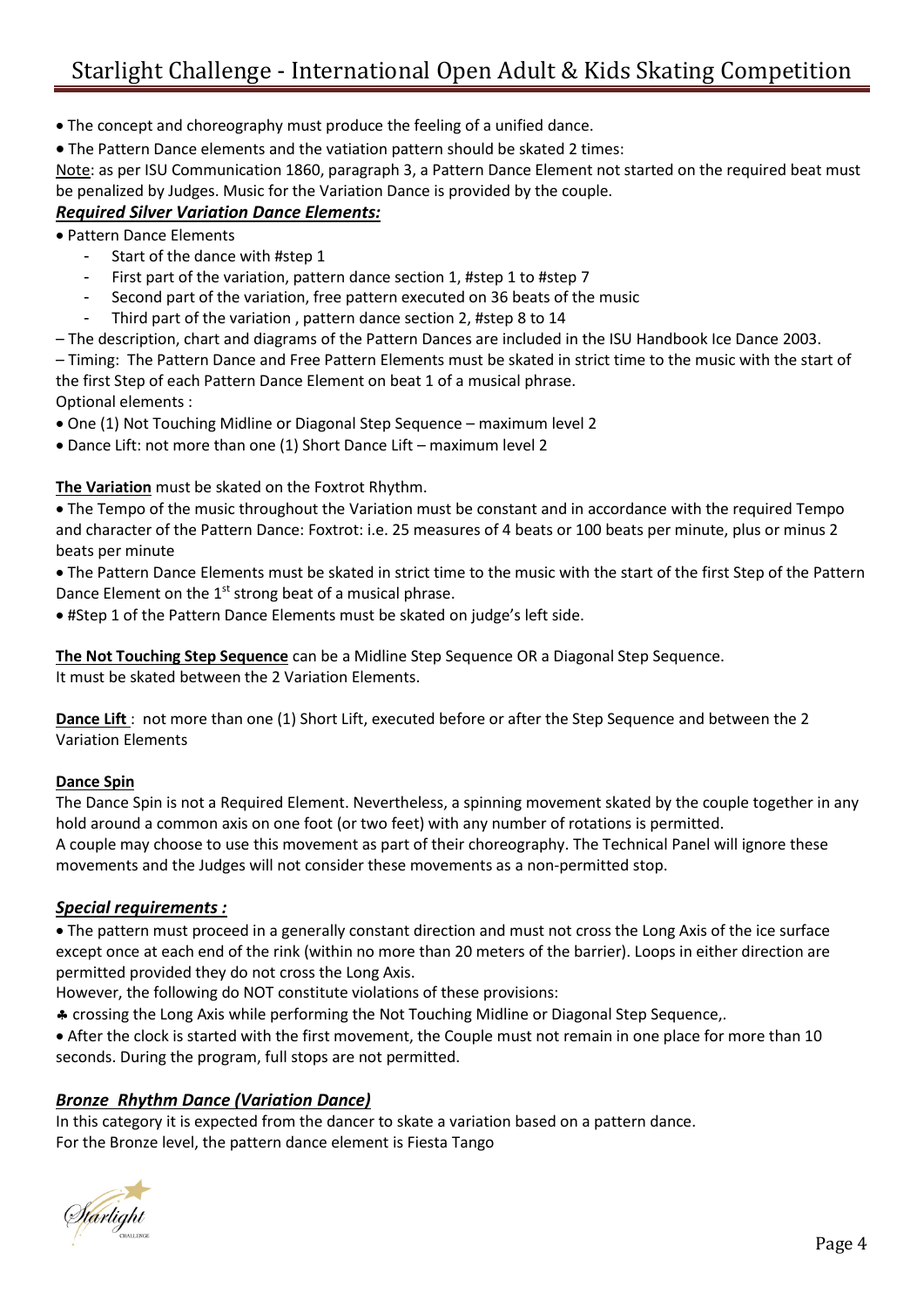### *Specifications Bronze Variation Dance :*

• The concept and choreography must produce the feeling of a unified dance.

• The Pattern Dance elements and the variation pattern should be skated 2 times:

Note: as per ISU Communication 1860, paragraph 3, a Pattern Dance Element not started on the required beat must be penalized by Judges. Music for the Variation Dance is provided by the couple.

### *Required Bronze Variation Dance Elements:*

• Pattern Dance Elements

- Start of the dance with #step 1
- First part of the variation, pattern dance section 1, #step 1 to #step 7
- Second part of the variation, free pattern executed on 32 beats of the music
- Third part of the variation, pattern dance section 2, #step 8 to 16

– Timing: The Pattern Dance and Free Pattern Elements must be skated in strict time to the music with the start of the first Step of each Pattern Dance Element on beat 1 of a musical phrase.

Optional elements :

- One (1) Not Touching Midline or Diagonal maximum level 1
- Dance Lift: not more than one (1) Short Dance Lift maximum level 1

### **The Variation** must be skated on the Tango Rhythm.

• The Tempo of the music throughout the Variation must be constant and in accordance with the required Tempo and character of the Pattern Dance: Tango: i.e. 27 measures of 4 beats or 108 beats per minute, plus or minus 2 beats per minute

- The Pattern Dance Elements must be skated in strict time to the music with the start of the first Step of the Pattern Dance Element on the 1<sup>st</sup> strong beat of a musical phrase.
- #Step 1 of the Pattern Dance Elements must be skated on judge's left side.

**The Not Touching Step Sequence** can be a Midline Step Sequence OR a Diagonal Step Sequence. It must be skated between the 2 Variation Elements.

**Dance Lift** : not more than one (1) Short Lift, executed before or after the Step Sequence and between the 2 Variation Elements

### **Dance Spin**

The Dance Spin is not a Required Element. Nevertheless, a spinning movement skated by the couple together in any hold around a common axis on one foot (or two feet) with any number of rotations is permitted. A couple may choose to use this movement as part of their choreography. The Technical Panel will ignore these movements and the Judges will not consider these movements as one of the permitted stops.

### *Special requirements :*

• The pattern must proceed in a generally constant direction and must not cross the Long Axis of the ice surface except once at each end of the rink (within no more than 20 meters of the barrier). Loops in either direction are permitted provided they do not cross the Long Axis.

However, the following do NOT constitute violations of these provisions:

crossing the Long Axis while performing the Not Touching Midline or Diagonal.

• After the clock is started with the first movement, the Couple must not remain in one place for more than 10 seconds. During the program, full stops are not permitted.

### *Pre-Bronze Rhythm Dance (Variation Dance)*

lárlight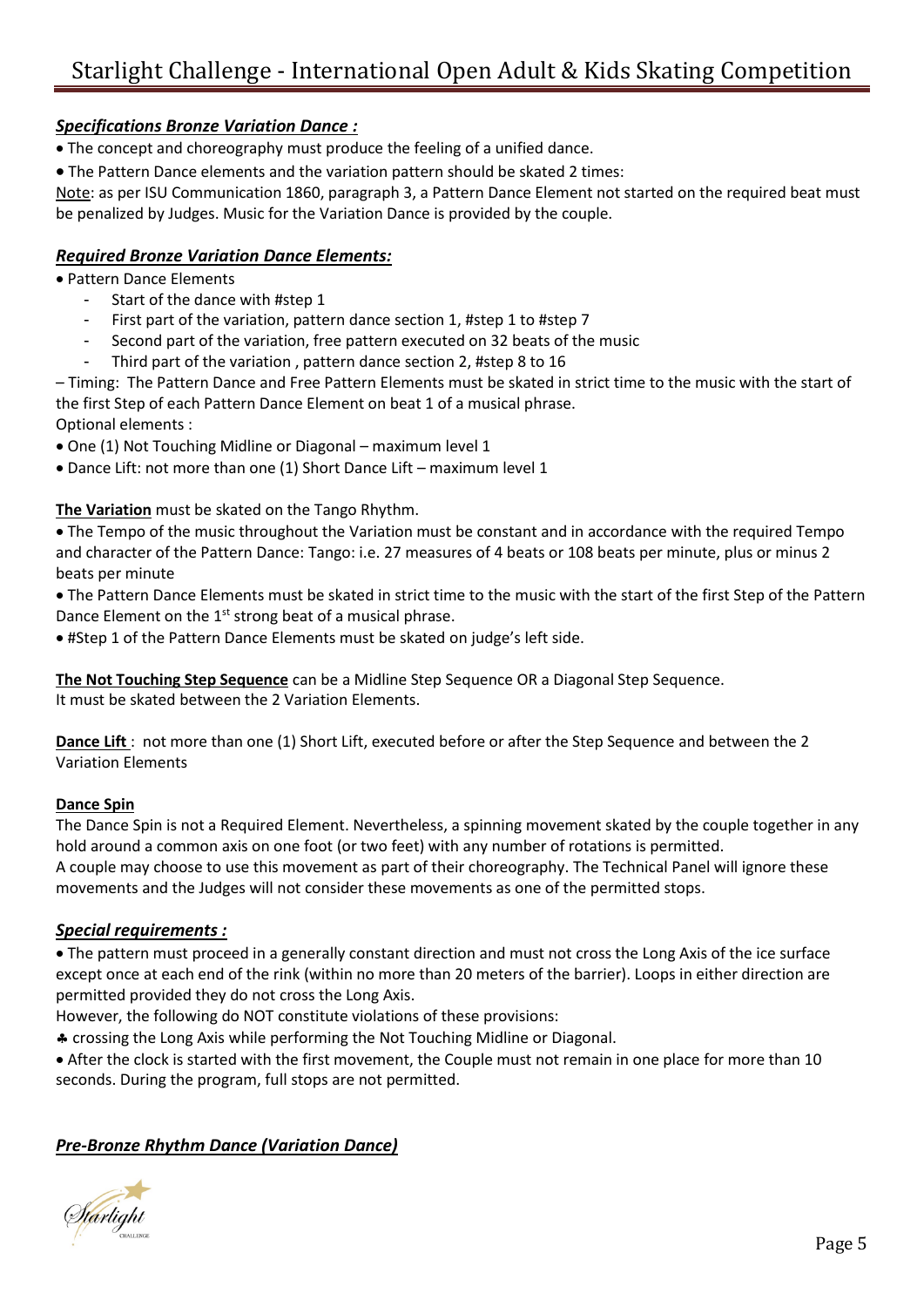In this category it is expected from the dancer to skate a variation based on a pattern dance. For the Pre-Bronze level, the pattern dance element is Dutch Waltz

### *Specifications Pre-Bronze Variation Dance :*

- The concept and choreography must produce the feeling of a unified dance.
- The Pattern Dance elements and the variation pattern should be skated 2 times:

Note: as per ISU Communication 1860, paragraph 3, a Pattern Dance Element not started on the required beat must be penalized by Judges. Music for the Variation Dance is provided by the couple.

### *Required Pre-Bronze Variation Dance Elements:*

• Pattern Dance Elements

- Start of the dance with #step 1
- First part of the variation, pattern dance section 1, #step 1 to #step 8
- Second part of the variation, free pattern executed on 48 beats of the music
- Third part of the variation, pattern dance section 2, #step 9 to 16

– Timing: The Pattern Dance and Free Pattern Elements must be skated in strict time to the music with the start of the first Step of each Pattern Dance Element on beat 1 of a musical phrase.

**The Variation** must be skated on the Waltz Rhythm.

• The Tempo of the music throughout the Variation must be constant and in accordance with the required Tempo and character of the Pattern Dance: Waltz: i.e. 35 measures of 3 beats or 135 beats per minute, plus or minus 2 beats per minute

• The Pattern Dance Elements must be skated in strict time to the music with the start of the first Step of the Pattern Dance Element on the  $1<sup>st</sup>$  strong beat of a musical phrase.

• #Step 1 of the Pattern Dance Elements must be skated on judge's left side.

#### *Special requirements :*

• The pattern must proceed in a generally constant direction and must not cross the Long Axis of the ice surface except once at each end of the rink (within no more than 20 meters of the barrier). Loops in either direction are permitted provided they do not cross the Long Axis.

However, the following do NOT constitute violations of these provisions:

crossing the Long Axis while performing the Not Touching Midline or Diagonal.

• After the clock is started with the first movement, the Couple must not remain in one place for more than 10 seconds. During the program, full stops are not permitted.

### *C. FREE DANCE*

### *General Requirements for Free Dance*

See: ISU Special Regulations, Section D. Free Dance, Rule 710 and all pertinent ISU Communications.

The following are the Requirements for Music for Free Dance (Rule 710, paragraph 1.c).

Music that does not adhere to these descriptions will be severely penalized.

The music for Free Dance may be vocal and must be suitable for Ice Dance as a sport discipline and must have the following characteristics:

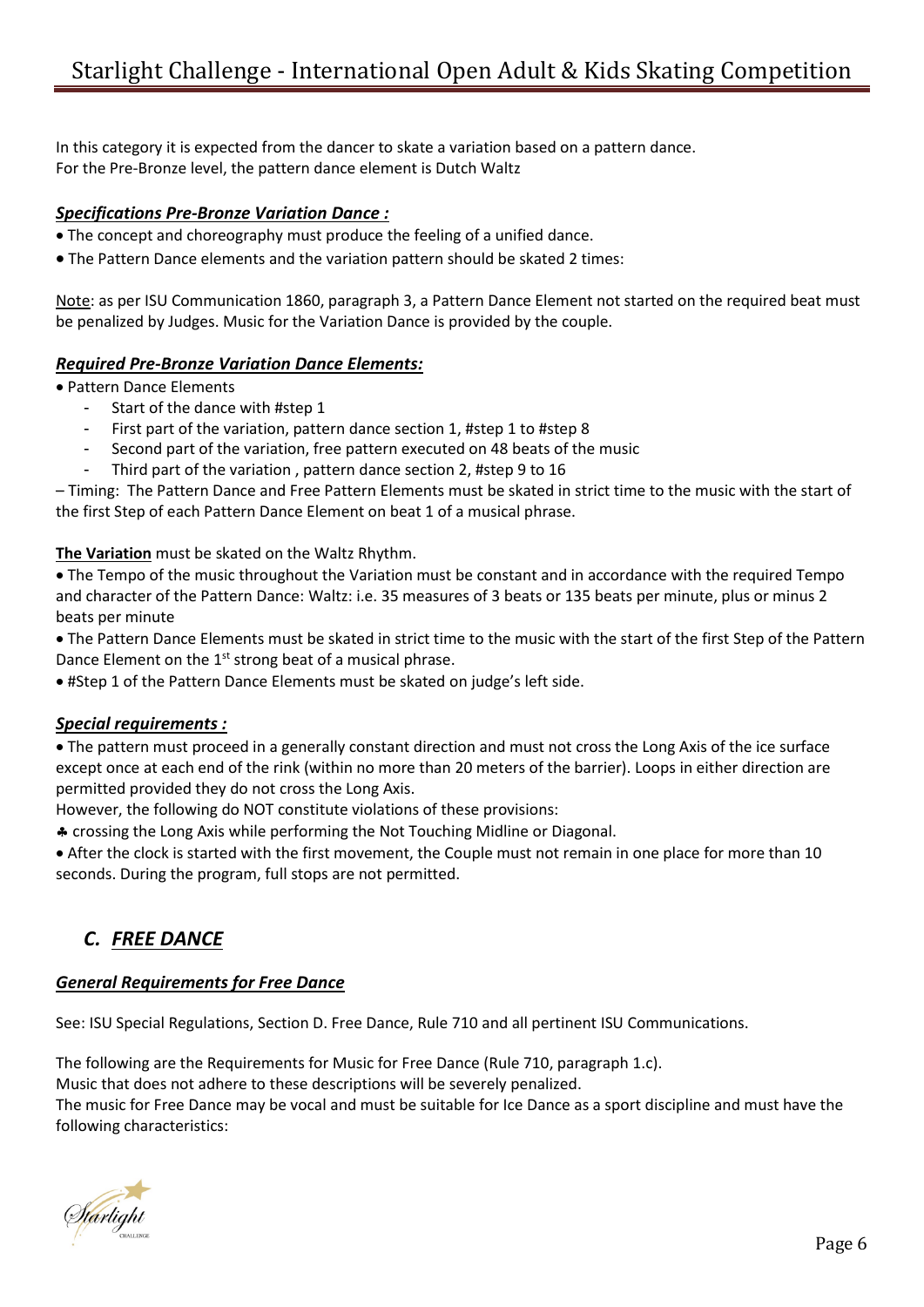• The music must have an audible rhythmic beat and melody, or audible rhythmic beat alone, but not melody alone, and may be vocal.

The music may be without an audible rhythmic beat for up to ten (10) seconds at the beginning or end of the program and up to ten (10) seconds during the program.

- The music must have at least one change of tempo and expression. These changes may be gradual or immediate, but in either case they must be obvious.
- All music, including classical music, must be cut/edited, orchestrated or arranged in a way that it creates an interesting, colourful, entertaining dance program with different dance moods or a building effect.
- The music must be suitable for the Couple's skating skills and technical ability.

Free Dance music that does not adhere to these requirements will be penalized by a deduction (See Rule 353, paragraph 1.n).

VOCAL MUSIC MAY BE USED

The points for each Program Component are multiplied by a factor of 1.2 The warm-up duration is five (5) minutes. Each fall shall receive a deduction of 1.0.

### *Elite & Master*

Couples entering this category will compete against other Elite Masters Ice Dancers. The technical requirements are the same as those for the category "Gold Free Dance" (below.)

### *Gold Free Dance*

Couples must perform a well-balanced program that may contain:

- a. A maximum of two (2) different Dance Lifts, one (1) Short Lift with a maximum duration of 7 seconds and one (1) Combination Lift with a maximum duration of 12 seconds; OR three (3) different types of Short Lifts with a maximum duration of 7 seconds each.
- b. A maximum of one (1) Dance Spin (Spin or Combination Spin).
- c. A maximum of one (1) Circular Step Sequence in Hold, Style A.
- d. A maximum of one (1) Set of Synchronized Twizzles with up to three (3) steps between.

The maximum time is 3 minutes +/- 10 seconds.

### *Silver Free Dance*

Couples must perform a well-balanced program that may contain:

- a. A maximum of one (1) Short Lift, with a maximum duration of 7 sec. And only a maximum Level 2 lift will be counted.
- b. A maximum of one (1) Diagonal Step Sequence in Hold, Style B.
- c. A maximum of one (1) Set of Synchronized Twizzles with up to three (3) steps between.
- d. A maximum of one (1) Dance Spin (Spin or Combination Spin).

The maximum time is 2 minutes and 30 seconds +/- 10 seconds.

### *Bronze Free Dance*

Bronze Couples must perform a well-balanced program that may contain:

- a. A maximum of one (1) Short Lift, with a maximum duration of 7 sec. Note that only a maximum Level 1 lift will be counted.
- b. A maximum of one (1) Diagonal Step Sequence in Hold, Style B
- c. A maximum of one (1) Dance Spin (No combination).

The maximum time is 1 minute and 50 seconds +/- 10 seconds.

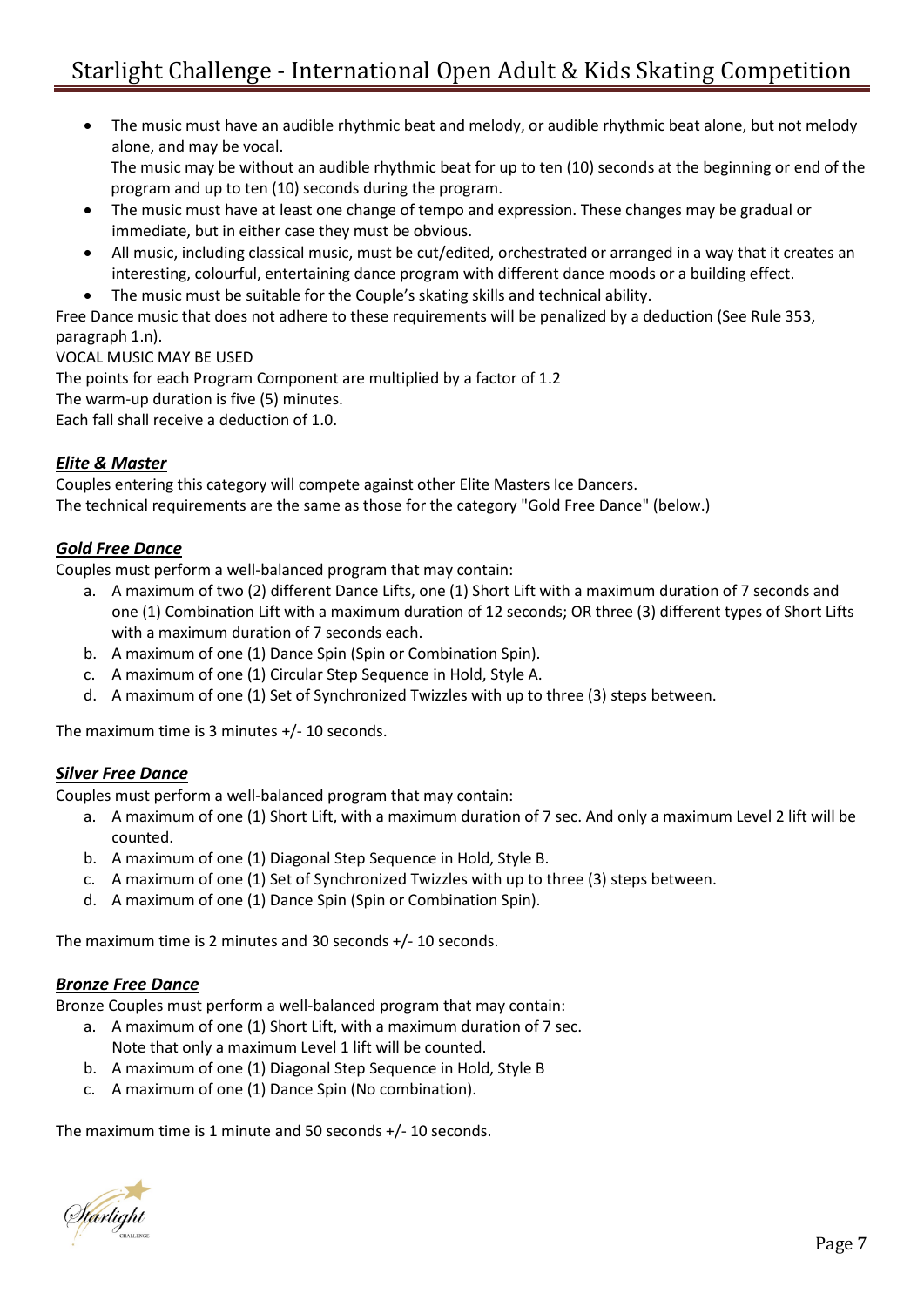### *D. SOLO PATTERN DANCES*

The men skate the men's pattern, the ladies skate the ladies pattern.

All solo dancers may register in **2 consecutive categories** :

Tin+Copper or Copper+Pre-Brons or Pre-Brons+Brons, or Brons+Pre-Silver, or Pre-Silver+Silver, or Silver-Pre-Gold, or Pre-Gold+Gold.

#### **It is not allowed to register for 2 non-consecutive categories**

All pattern dances will be started so that the steps of the first pattern are skated in front of the judges unless otherwise specified by the Referee. If the Referee changes the side to start, the change must be announced at the time of the first draw for starting order. Starting the dance at the wrong side will be judged as illegal ( 1.0 deduction)

| <b>Solo Masters</b>    | - Starlight Waltz 174 BPM (29 measures of 6 beats)      | 2 sequences |
|------------------------|---------------------------------------------------------|-------------|
|                        | - Rhumba 176 BPM (44 measures of 4 beats)               | 4 sequences |
| Solo Gold              | - Starlight Waltz 174 BPM (29 measures of 6 beats)      | 2 sequences |
|                        | - Silver Samba 112 BPM (28 measures of 4 beats)         | 2 sequences |
| Solo Pre-Gold          | - Quickstep 112 BPM (56 measures of 2 beats)            | 4 sequences |
|                        | - Viennese Waltz 156 BPM (28 measures of 4 beats)       | 2 sequences |
| <b>Solo Silver</b>     | - Rocker Foxtrot 104 BPM (26 measures of 4 beats)       | 4 sequences |
|                        | - Blues 88 BPM (22 measures of 4 beats)                 | 3 sequences |
| <b>Solo Pre-Silver</b> | - European Waltz 135 BPM (45 measures of 3 beats)       | 2 sequences |
|                        | - Tango 112 BPM (28 measures of 4 beats)                | 2 sequences |
| Solo Bronze            | - Fourteen step 112 BPM (28 measures of 4 beats)        | 4 sequences |
|                        | - Swing Dance 100 BPM (25 measures of 6 beats)          | 2 sequences |
| <b>Solo Pre-Bronze</b> | - Fiesta Tango 108 BPM (27 measures of 4 beats)         | 2 sequences |
|                        | - Riverside Rhumba 104 BPM (28 measures of 4 beats)     | 2 sequences |
| <b>Solo Copper</b>     | - Rhythm Blues 88 BPM (22 measures of 4 beats)          | 2 sequences |
|                        | - Golden Skaters Waltz 162 BPM (27 measures of 6 beats) | 2 sequences |
| <b>Solo Tin</b>        | - Prelim Foxtrot 100 BPM (25 measures of 4 beats)       | 2 sequences |
|                        | - Dutch Waltz 135 BPM (45 measures of 3 beats)          | 2 sequences |

Factors in each dance for Program Components are:

- Skating Skills 0,75
- Performances 0,50
- Interpretation 0,50
- Timing 0,75

Dancers must provide their own music on the following conditions :

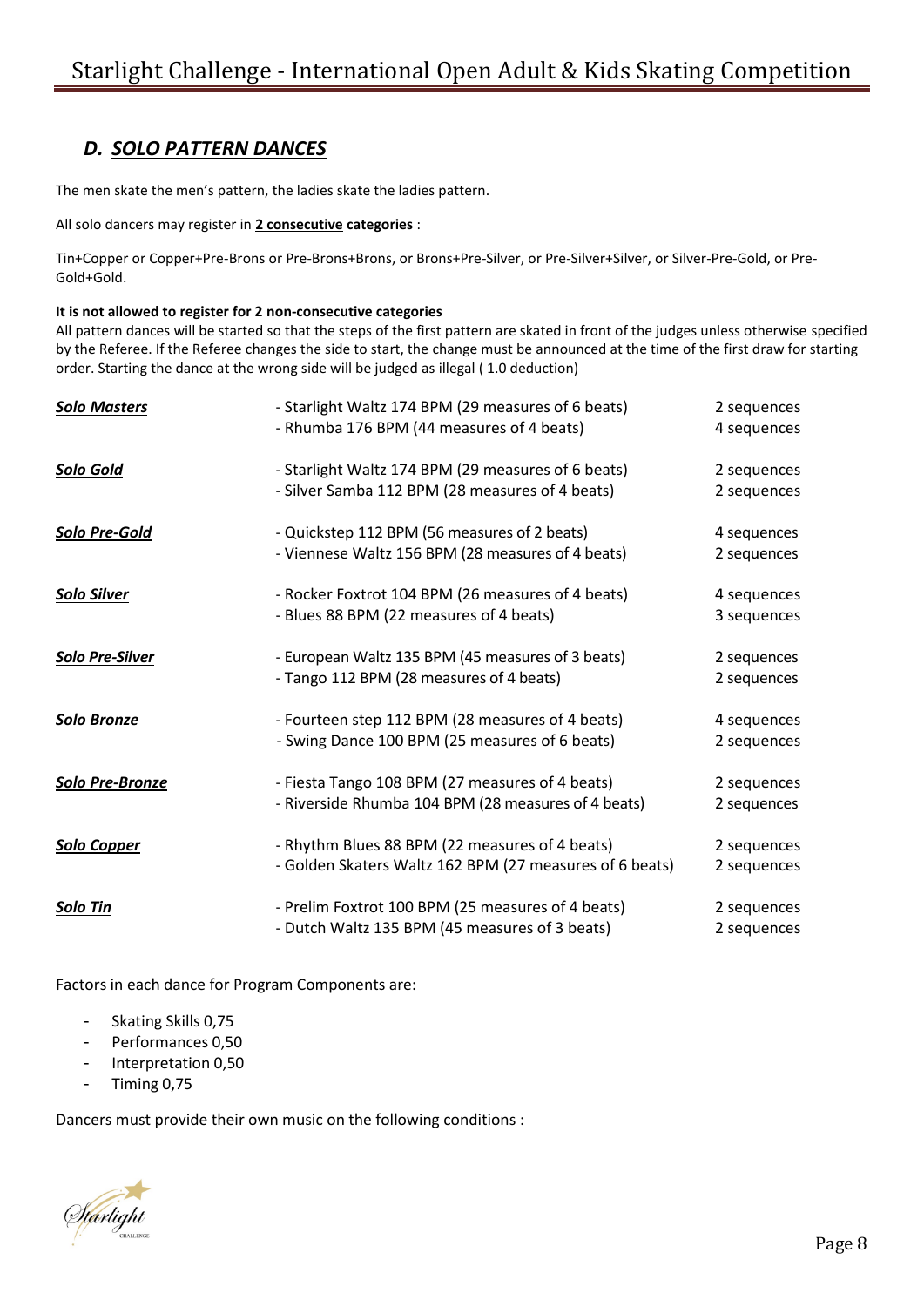- The music and its tempo throughout the required sequences must be constant and chosen in accordance with the required tempo of the Pattern Dance plus or minus 2 beats per minute.
- A violation of tempo specifications will result in a 1.0 point deduction by the Referee.
- The chosen tunes should have a clear and regular beat
- The music MUST reflect the character of the dance
- The 1<sup>st</sup> step of the 1<sup>st</sup> pattern of a dance will be started on the 1<sup>st</sup> strong beat of a musical phrase.
- If any dancer for any possible reason doesn't send any music to skate on, the referee will decide on the day of the competition on which tune these skaters will perform.

The Pattern Dances will be judged without Key Points.

VOCAL MUSIC MAY BE USED.

The points for each Program Component are multiplied by a factor of 0.7 (Rule 353, paragraph 1.m). The Total Score for each dance will be multiplied by a factor of 0.5 (Rule 353, paragraph 1.b). The warm-up duration is five (3) minutes. Each fall shall receive a deduction of 1.0.

### *E. SOLO RHYTHM DANCE*

VOCAL MUSIC MAY BE USED.

The maximum time is 2 minutes and 50 seconds +/- 10 seconds, may be less for Silver, Bronze and Pre-Bronze The points for each Program component are multiplied by a factor of 0,8 The warm-up duration is five (5) minutes. Each fall shall receive a deduction of 1.0

### *Solo Gold Rhythm Dance*

The composition of the Short Dance in the season 2018/2019 is as follows: Argentine Tango plus any number of the following rhythms: Tango, and any closely related Spanish rhythm

### *Specifications Rhythm Dance :*

- The description, chart and diagrams of the Pattern Dances are included in the ISU Handbook Ice Dance 2003.
- The concept and choreography must produce the feeling of a unified dance.
- The Pattern Dance elements may be skated anywhere in the Short Dance and should be integrated into the composition of the dance – there should not be the feeling that the rhythms are just put together without thought of

how they fit together.

Note: as per ISU Communication 1860, paragraph 3, a Pattern Dance Element not started on the required beat must be penalized by Judges. Music for the entire Rhythm Dance (including music for specified Pattern Dance Elements) is provided by the couple.

The maximum time is 2 minutes and 50 seconds, +/- 10 seconds.

### *Required Rhythm Dance Elements:*

• Pattern Dance Elements

One sequence of the Argentine Tango. Each section of the Argentine Tango must be skated one after the other. Section 1(steps # 1-18) followed by Section 2 (steps # 19-31) with Step #1 skated on the judges opposite side. – The description, chart and diagrams of the Pattern Dances are included in the ISU Handbook Ice Dance 2003.

– Timing: The Pattern Dance Elements must be skated in strict time to the music with the start of the first Step of each Pattern Dance Element on beat 1 of a musical phrase.

- One (1) Midline or Diagonal or Circular Step Sequence
- Dance Attitude : not more than one (1) Attitude (Eagle, Ina Bauer, Spiral, etc…)
- Sequential Twizzles
- Spin (optional)

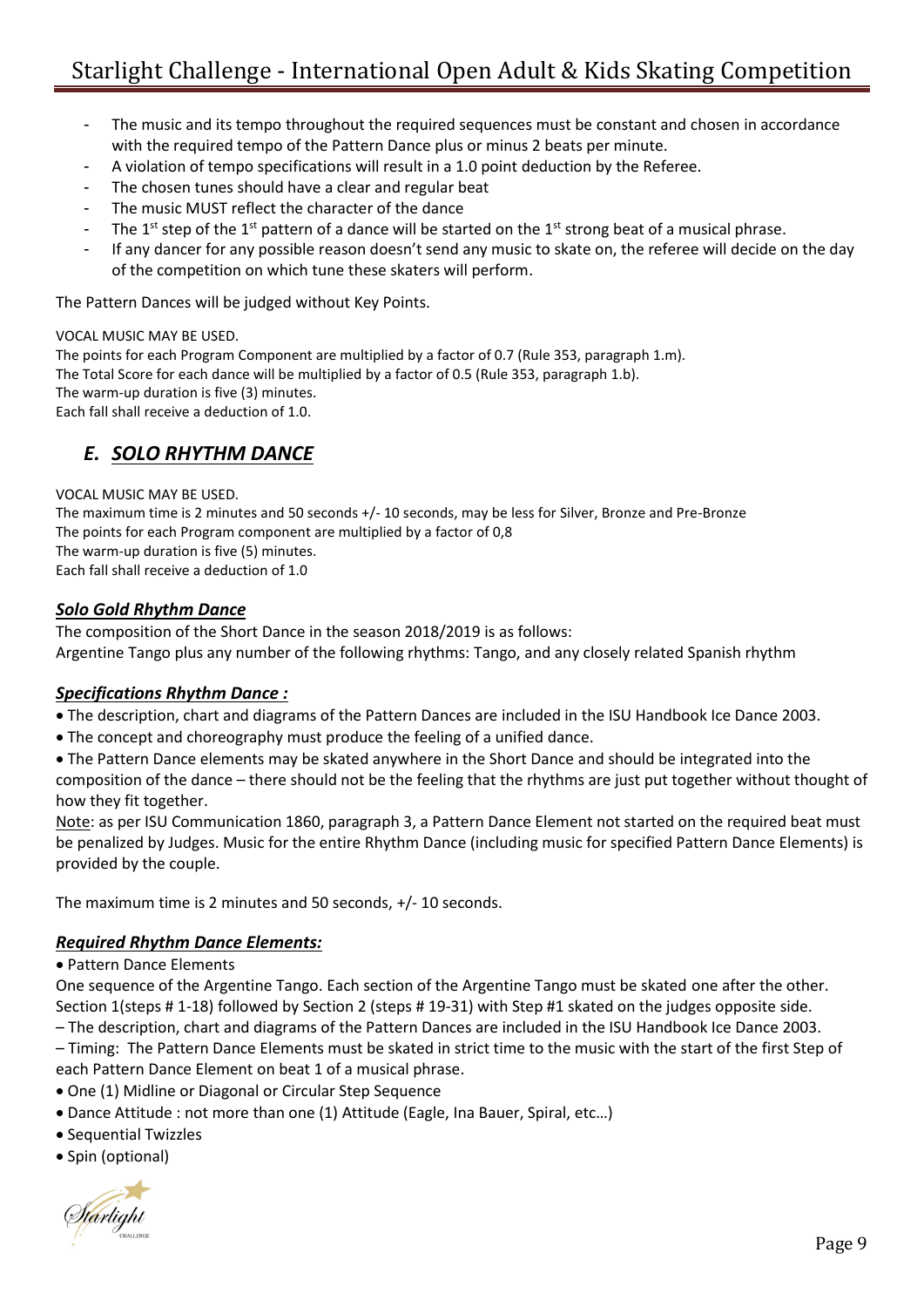**The Pattern Dance Element** must be skated on the Argentine Tango Rhythm.

• The Tempo of the music throughout the Pattern Dance Element must be constant and in accordance with the required Tempo and character of the Pattern Dance: Tango: i.e. 24 measures of 4 beats or 96 beats per minute, plus or minus 2 beats per minute

• The Pattern Dance Elements must be skated in strict time to the music with the start of the first Step of the Pattern Dance Element on the  $1<sup>st</sup>$  strong beat of a musical phrase.

• Two (2) Sections of Argentine Tango (96 beats per minute +/- 2 beats per minute) to be skated one after the other. Section 1 steps #1-18 and Section 2 steps #19-31

Option 1 - Section 1 followed by Section 2 with step #1 skated on judge's left side

Option 2 - Section 2 followed by Section 1 with step #19 skated on judge's right side

### **Step Sequence**

One (1) Step Sequence chosen from the following Types of Pattern:

- Midline skated along the full length of the ice surface on the Long Axis.
- Diagonal skated as fully corner to corner as possible
- Circular utilizing the full width of the ice surface on the Short Axis

The pattern of the Step Sequence must maintain the integrity or basic shape of the chosen pattern.

Some deviations in the chosen pattern are expected in order to complete the required turns.

However, if the chosen pattern is not clearly recognizable, there will be a required reduction for incorrect Pattern by the Judges

Specifications :

- One (1) Stop permitted, up to 5 seconds

- One (1) Retrogression up to two measures is permitted and may start from the permitted Stop.

- Loop(s) **NOT permitted**

**Dance Attitude** : not more than one (1) Attitude, executed before or after the Step Sequence and between the 2 Variation Elements.

The Attitude must be recognizable and held for at least 3 seconds and maximum 7 seconds

### **One (1) Combination Set of Sequential Twizzles**

At least two Twizzles for each partner with up to 1 step maximum between Twizzles.

### **Spin**

The Spin is not a Required Element. Nevertheless, a spinning movement skated by the skater on one foot (or two feet) with any number of rotations is permitted. A skater may choose to use this movement as part of her/his choreography. The Technical Panel will ignore these movements and the Judges will not consider these movements as one of the permitted stops.

### *Special requirements :*

• The pattern must proceed in a generally constant direction and must not cross the Long Axis of the ice surface except once at each end of the rink (within no more than 20 meters of the barrier). Loops in either direction are permitted provided they do not cross the Long Axis.

However, the following do NOT constitute violations of these provisions:

crossing the Long Axis while performing the Midline, Diagonal or Circular Step Sequence,

• After the clock is started with the first movement, the skater must not remain in one place for more than 10 seconds. During the program, either up to two full stops (duration must not exceed 5 seconds each) or up to one full stop (duration must not exceed 10 seconds) are permitted. Any choreography appropriate to the music selection is permitted.

### *Solo Silver Rhythm Dance (Variation Dance)*

In this category it is expected from the dancer to skate a variation based on a pattern dance.

Starlight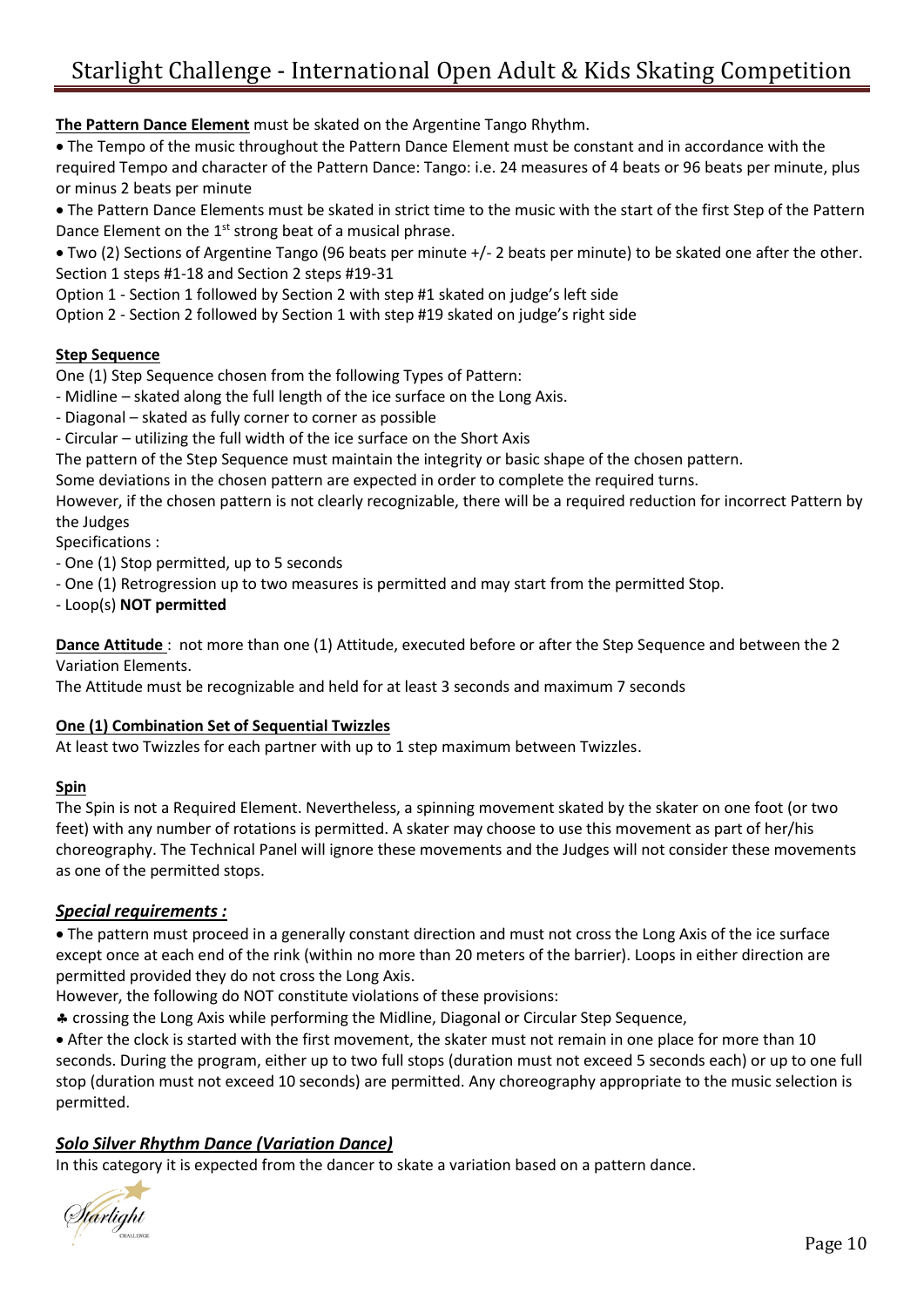For the Silver level, the pattern dance element is Foxtrot

### *Specifications Silver Variation Dance :*

- The description, chart and diagrams of the Pattern Dances are included in the ISU Handbook Ice Dance 2003.
- The concept and choreography must produce the feeling of a unified dance.
- The Pattern Dance elements and the variation pattern should be skated 2 times:

Note: as per ISU Communication 1860, paragraph 3, a Pattern Dance Element not started on the required beat must be penalized by Judges. Music for the Variation Dance is provided by the couple.

### *Required Silver Variation Dance Elements:*

- Pattern Dance Elements
	- Start of the dance with #step 1
	- First part of the variation, pattern dance section 1, #step 1 to #step 7
	- Second part of the variation, free pattern executed on 36 beats of the music
	- Third part of the variation , pattern dance section 2, #step 8 to 14
- The description, chart and diagrams of the Pattern Dances are included in the ISU Handbook Ice Dance 2003.

– Timing: The Pattern Dance and Free Pattern Elements must be skated in strict time to the music with the start of the first Step of each Pattern Dance Element on beat 1 of a musical phrase.

Optional elements :

• One (1) step sequence Midline or Diagonal – maximum level 2

• Dance Attitude : not more than one (1) Attitude

**The Variation** must be skated on the Foxtrot Rhythm.

• The Tempo of the music throughout the Variation must be constant and in accordance with the required Tempo and character of the Pattern Dance: Foxtrot: i.e. 25 measures of 4 beats or 100 beats per minute, plus or minus 2 beats per minute

• The Pattern Dance Elements must be skated in strict time to the music with the start of the first Step of the Pattern Dance Element on the 1<sup>st</sup> strong beat of a musical phrase.

• #Step 1 of the Pattern Dance Elements must be skated on judge's left side.

**The Step Sequence** can be a Midline Step Sequence OR a Diagonal Step Sequence. It must be skated between the 2 Variation Elements.

**Dance Attitude** : not more than one (1) Attitude, executed before or after the Step Sequence and between the 2 Variation Elements.

The Attitude must be recognizable and held for at least 3 seconds and maximum 7 seconds

#### **Spin**

The Spin is not a Required Element. Nevertheless, a spinning movement skated on one foot (or two feet) with any number of rotations is permitted.

A skater may choose to use this movement as part of the choreography. The Technical Panel will ignore these movements and the Judges will not consider these movements as a non-permitted stop.

### *Special requirements :*

• The pattern must proceed in a generally constant direction and must not cross the Long Axis of the ice surface except once at each end of the rink (within no more than 20 meters of the barrier). Loops in either direction are permitted provided they do not cross the Long Axis.

However, the following do NOT constitute violations of these provisions:

crossing the Long Axis while performing the Not Touching Midline or Diagonal Step Sequence,.

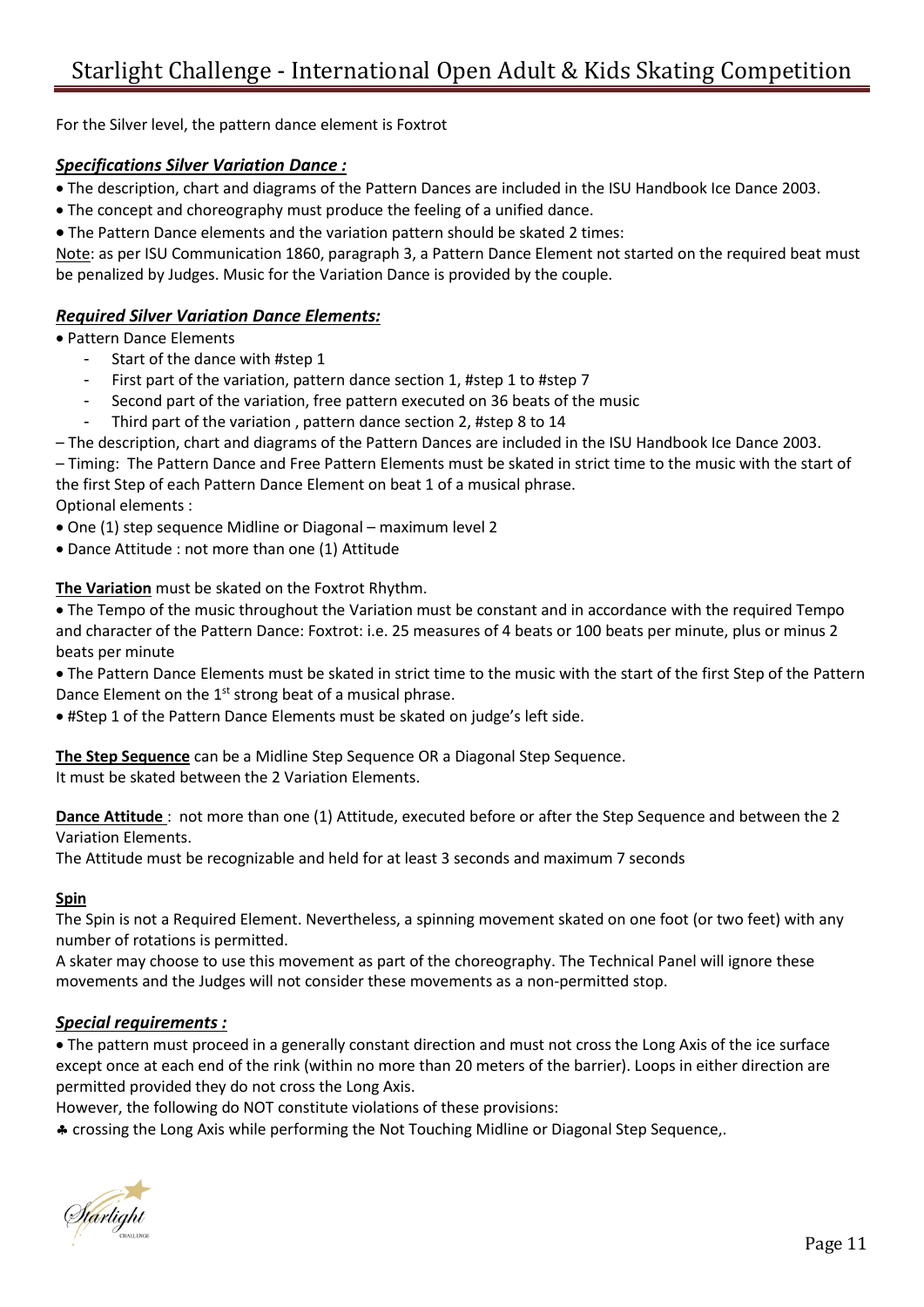• After the clock is started with the first movement, the Couple must not remain in one place for more than 10 seconds. During the program, full stops are not permitted.

### *Bronze Rhythm Dance (Variation Dance)*

In this category it is expected from the dancer to skate a variation based on a pattern dance. For the Silver level, the pattern dance element is Fiesta Tango

### *Specifications Bronze Variation Dance :*

• The concept and choreography must produce the feeling of a unified dance.

• The Pattern Dance elements and the free pattern should be skated 2 times:

Note: as per ISU Communication 1860, paragraph 3, a Pattern Dance Element not started on the required beat must be penalized by Judges. Music for the Variation Dance is provided by the couple.

### *Required Bronze Variation Dance Elements:*

• Pattern Dance Elements

- Start of the dance with #step 1
- First part of the variation, pattern dance section 1, #step 1 to #step 7
- Second part of the variation, free pattern executed on 32 beats of the music
- Third part of the variation , pattern dance section 2, #step 8 to 16

– Timing: The Pattern Dance and Free Pattern Elements must be skated in strict time to the music with the start of the first Step of each Pattern Dance Element on beat 1 of a musical phrase.

Optional elements :

- One (1) Midline or Diagonal Step Sequence maximum level 1
- Dance Attitude: not more than one (1)

**The Variation** must be skated on the Tango Rhythm.

• The Tempo of the music throughout the Variation must be constant and in accordance with the required Tempo and character of the Pattern Dance: Tango: i.e. 27 measures of 4 beats or 108 beats per minute, plus or minus 2 beats per minute

• The Pattern Dance Elements must be skated in strict time to the music with the start of the first Step of the Pattern Dance Element on the  $1<sup>st</sup>$  strong beat of a musical phrase.

• #Step 1 of the Pattern Dance Elements must be skated on judge's left side.

**The Step Sequence** can be a Midline Step Sequence OR a Diagonal Step Sequence. It must be skated between the 2 Variation Elements.

**Dance Attitude** : not more than one (1) Attitude, executed before or after the Step Sequence and between the 2 Variation Elements.

The Attitude must be recognizable and held for at least 3 seconds and maximum 7 seconds

#### **Spin**

The Spin is not a Required Element. Nevertheless, a spinning movement skated on one foot (or two feet) with any number of rotations is permitted.

A dancer may choose to use this movement as part of the choreography. The Technical Panel will ignore these movements and the Judges will not consider these movements as a non-permitted stop.

### *Special requirements :*

• The pattern must proceed in a generally constant direction and must not cross the Long Axis of the ice surface except once at each end of the rink (within no more than 20 meters of the barrier). Loops in either direction are permitted provided they do not cross the Long Axis.

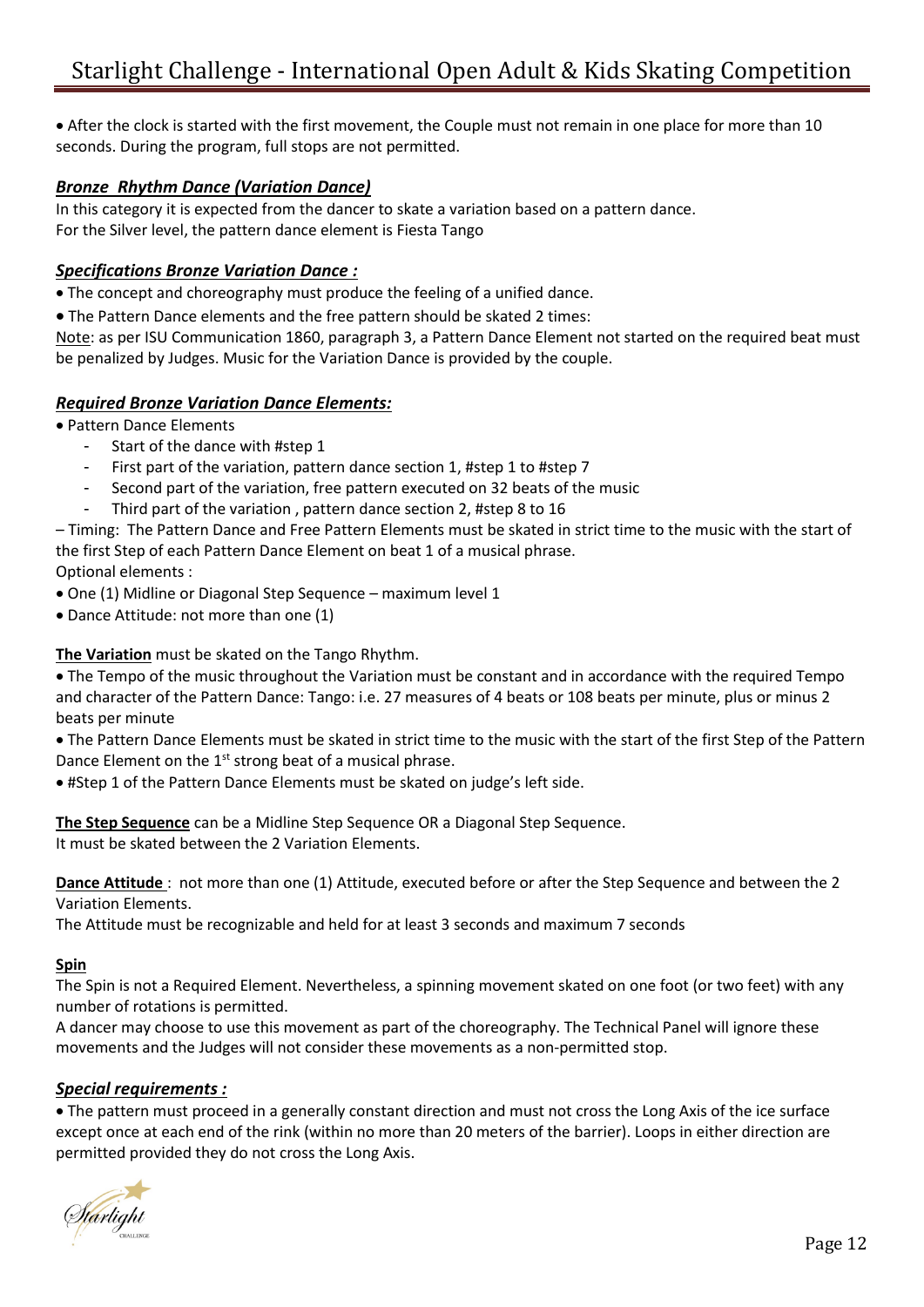However, the following do NOT constitute violations of these provisions:

crossing the Long Axis while performing the Not Touching Midline or Diagonal.

• After the clock is started with the first movement, the skater must not remain in one place for more than 10 seconds. During the program, full stops are not permitted.

### *Pre-Bronze Rhythm Dance (Variation Dance)*

In this category it is expected from the dancer to skate a variation based on a pattern dance. For the Pre-Bronze level, the pattern dance element is Dutch Waltz

### *Specifications Pre-Bronze Variation Dance :*

• The concept and choreography must produce the feeling of a unified dance.

• The Pattern Dance elements and the free pattern should be skated 2 times:

Note: as per ISU Communication 1860, paragraph 3, a Pattern Dance Element not started on the required beat must be penalized by Judges. Music for the Variation Dance is provided by the couple.

### *Required Pre-Bronze Variation Dance Elements:*

• Pattern Dance Elements

- Start of the dance with #step 1
- First part of the variation, pattern dance section 1, #step 1 to #step 8
- Second part of the variation, free pattern executed on 48 beats of the music
- Third part of the variation, pattern dance section 2, #step 9 to 16

– Timing: The Pattern Dance and Free Pattern Elements must be skated in strict time to the music with the start of the first Step of each Pattern Dance Element on beat 1 of a musical phrase.

**The Variation** must be skated on the Waltz Rhythm.

• The Tempo of the music throughout the Variation must be constant and in accordance with the required Tempo and character of the Pattern Dance: Waltz: i.e. 35 measures of 3 beats or 135 beats per minute, plus or minus 2 beats per minute

• The Pattern Dance Elements must be skated in strict time to the music with the start of the first Step of the Pattern Dance Element on the  $1<sup>st</sup>$  strong beat of a musical phrase.

• #Step 1 of the Pattern Dance Elements must be skated on judge's left side.

### *Special requirements :*

• The pattern must proceed in a generally constant direction and must not cross the Long Axis of the ice surface except once at each end of the rink (within no more than 20 meters of the barrier). Loops in either direction are permitted provided they do not cross the Long Axis.

However, the following do NOT constitute violations of these provisions:

crossing the Long Axis while performing the Not Touching Midline or Diagonal.

• After the clock is started with the first movement, the Couple must not remain in one place for more than 10 seconds. During the program, full stops are not permitted.

### *F. SOLO FREE DANCE*

### *General Requirements for Solo Free Dance*

The following are the Requirements for Music for Free Dance

Music that does not adhere to these descriptions will be severely penalized.

The music for Free Dance may be vocal and must be suitable for Ice Dance as a sport discipline and must have the following characteristics:

• The music must have an audible rhythmic beat and melody, or audible rhythmic beat alone, but not melody alone, and may be vocal.